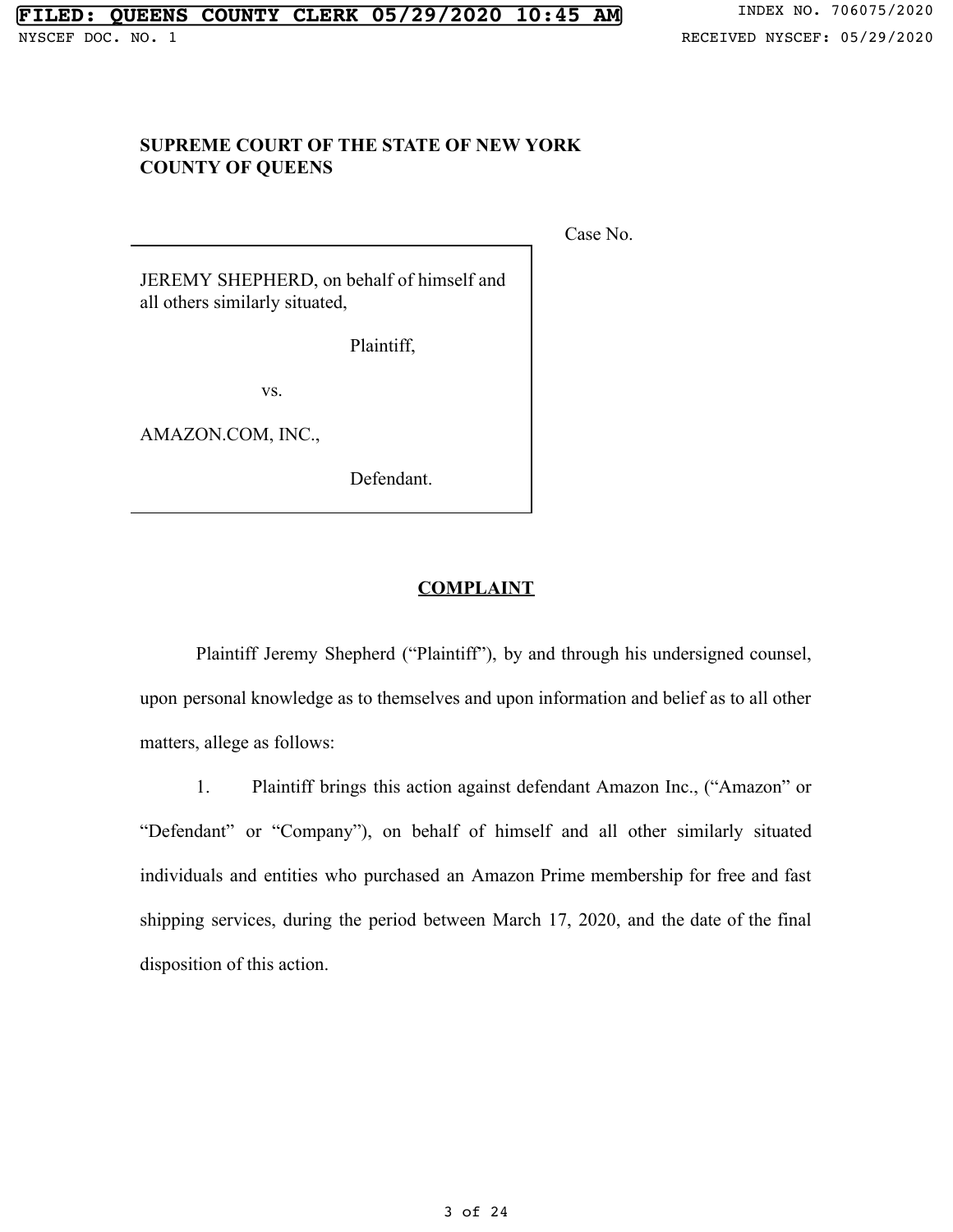#### **SUMMARY**

2. This is a class action against Amazon for unfair and deceptive trade practices concerning the sale of Amazon Prime membership.

3. Amazon sells a subscription service to the public that includes free and fast shipping on more than 10,000,000 products sold by Amazon and/or third-party sellers through Amazon's warehouses and distribution centers.

4. A standard annual Amazon Prime membership costs \$119 per year. If you pay month-by-month, an Amazon Prime membership is \$12.99 per month.

5. The way Amazon Prime shipping works is that manufacturers and/or third-party sellers send their inventory of products to Amazon distribution centers beforehand so that products are ready to be quickly packed and shipped when a customer places an order.

6. In March of 2020, online purchasing and shipping demand surged as a result of people staying home due to COVID-19 stay-at-home orders and governmental regulations and orders throughout the country shutting down brick and mortar businesses other than grocery and pharmacy stores.

7. On March 17, 2020, Amazon halted its Prime Shipping service by sending a notice to all manufacturers and third party sellers that they could no longer ship most products to Amazon's distribution centers because it was "temporarily prioritizing household staples, medical supplies, and other high-demand products coming into our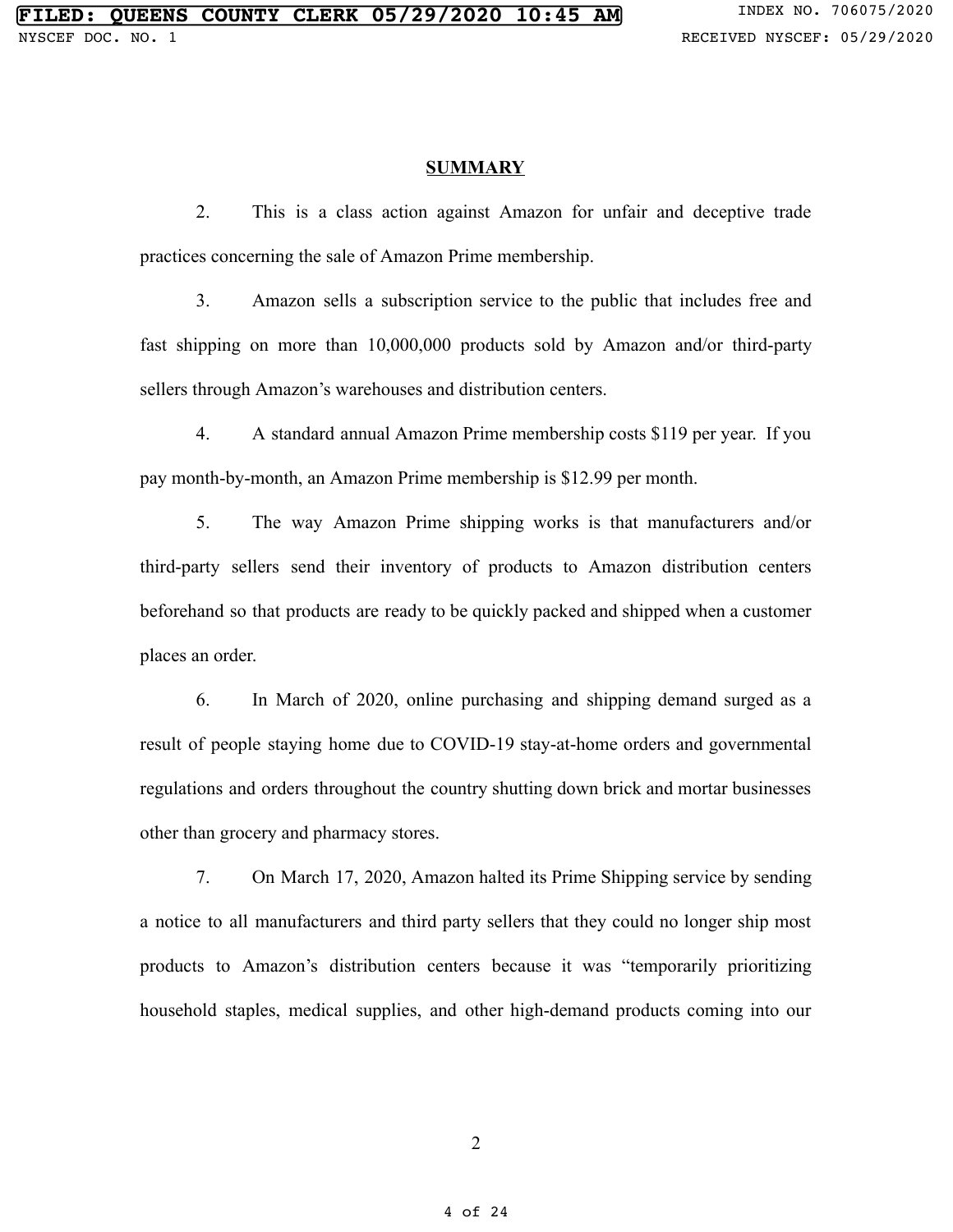fulfillment centers so that we can more quickly receive, restock, and deliver these products to customers."

8. Accordingly, Amazon temporarily suspended its Prime shipping service to focus on its grocery and pharmacy business, favoring one group of customers over others.

9. Plaintiff was damaged by Amazon's unfair actions as he was not able to use the free and fast shipping service that he paid for and would have not purchased Amazon Prime membership if he knew that Amazon could freeze the service to concentrate on its grocery and pharmacy business and not provide him any credit for the paused service.

10. In selling Amazon Prime shipping services, Amazon fails to adequately disclose to the public and customers, prior to the purchase of Amazon Prime, that Amazon may suspend its free and fast shipping at any time and for whatever reason it chooses.

11. In selling Amazon Prime shipping services, Amazon fails to adequately disclose to the public and customers, prior to the purchase of Amazon Prime, that Amazon may suspend its free and fast shipping so that it can concentrate on higher volume and/or higher margin customers and/or orders when it chooses to do so.

12. In selling Amazon Prime shipping services, Amazon fails to adequately disclose to the public and customers, prior to the purchase of Amazon Prime, that Amazon may suspend its free and fast shipping so that it can compete against other companies, including grocery and pharmacy delivery companies.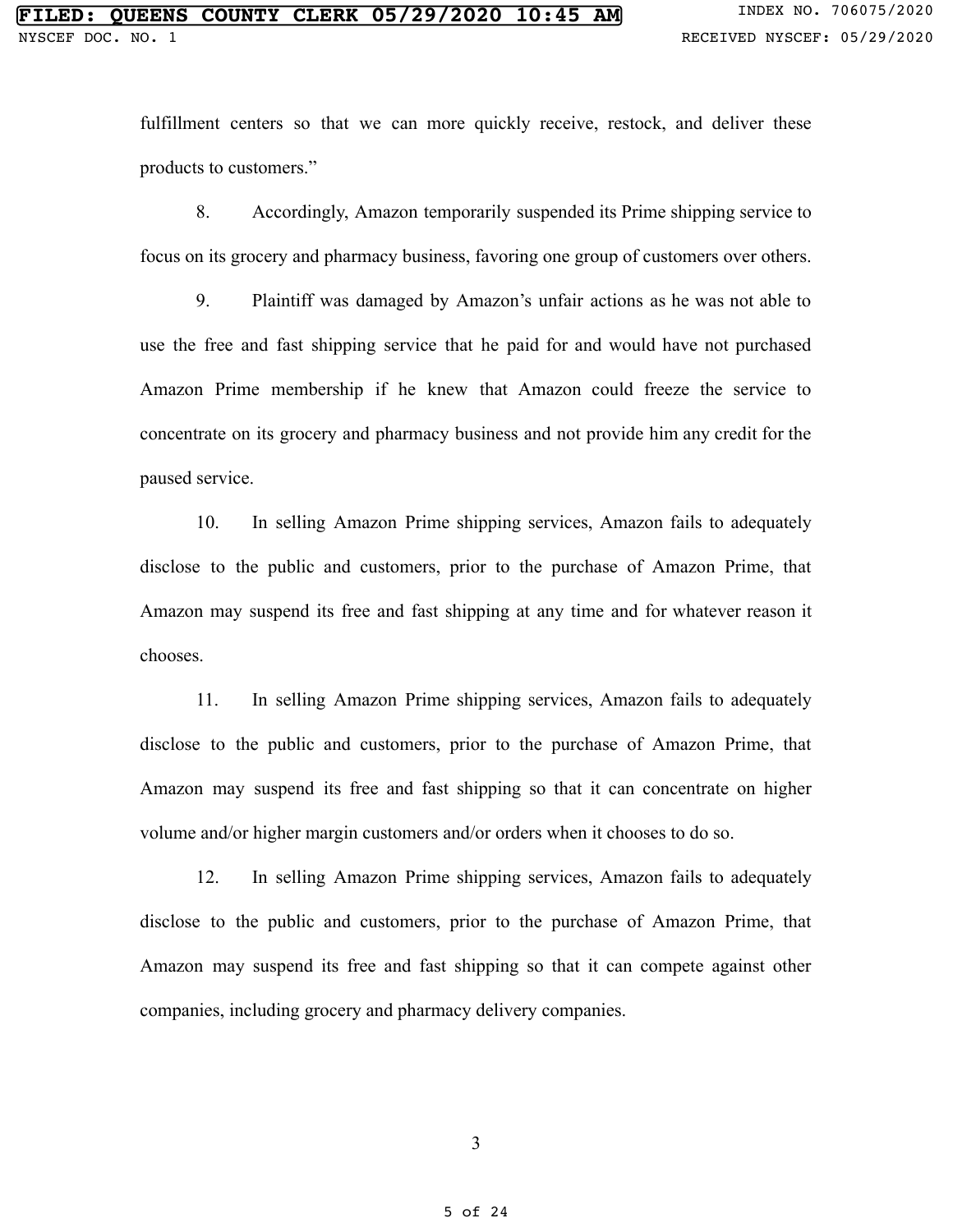13. Amazon fails to adequately disclose that when it suspends Amazon Prime's free and fast shipping for whatever reason, customers will not receive any refund for their Amazon Prime subscription purchase, not even a partial refund for the time that the service was inactive.

14. Amazon also fails to adequately disclose that when it suspends Amazon Prime's free and fast shipping for whatever reason, customers will not receive any credit, not even a partial credit, towards the purchase of an Amazon Prime membership.

15. Plaintiff, on behalf of himself and all others similarly-situated, seek 1) monetary damages fully compensating all individuals and entities for the pro-rata purchase price of Amazon Prime while fast and free shipping was suspended; 2) injunctive relief requiring Amazon to stop selling Amazon Prime membership until corrective disclosures are made; 3) attorney's fees and costs for the prosecution of this action and any value obtained for the public or absent class members; and 4) such other relief as the Court deems necessary and appropriate.

#### **THE PARTIES**

16. Plaintiff Jeremy Shepherd, a resident of Connecticut and part-time resident of Queens, New York, purchased an Amazon Prime membership and was damaged as a result of Defendant's action as alleged herein.

17. Defendant AMAZON.COM, INC., incorporated in Delaware and headquartered in Seattle Washington, is one of the largest online retailers in the United States.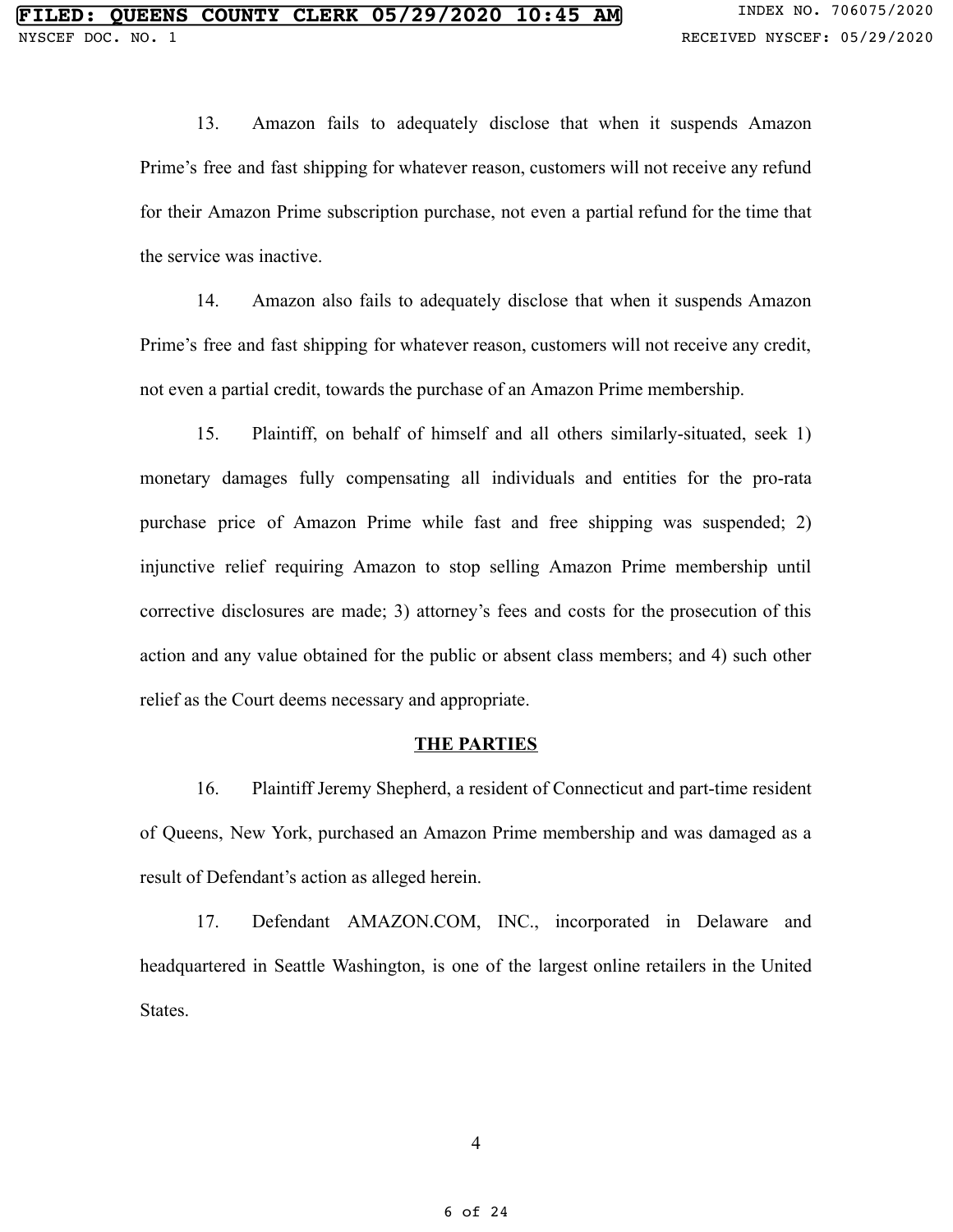18. Whenever, in this Complaint, reference is made to any act, deed, or conduct of Amazon, the allegation means that Amazon engaged in the act, deed, or conduct by or through one or more of its officers, directors, agents, employees or representatives who was actively engaged in the management, direction, control or transaction of the ordinary business and affairs of Amazon.

#### **JURISDICTION AND VENUE**

19. This Court has jurisdiction over this action. Plaintiff is a resident of Connecticut and a part-time resident of the State of New York, and Defendant is a citizen of the State of Delaware and sells services and products in New York, including the Amazon Prime service at issue herein. The matter in controversy exceeds the sum or value of \$1,000,000, exclusive of interest and costs, and this is a class action in which the number of members of the proposed class is not less than 100.

20. Venue is proper in the state of New York, Queens County. A substantial part of the events or omissions giving rise to Plaintiff's claims occurred in this county. Also, Defendant has used the laws within, and has done substantial business in this county in that it has promoted, marketed, distributed, and sold the services at issue in this county. Finally, there is personal jurisdiction over Defendant in this county.

### **FACTUAL ALLEGATIONS**

### **Amazon Prime**

21. Amazon Prime is a paid subscription service offered by Amazon that gives users access to services that would otherwise be unavailable, or cost extra, to the typical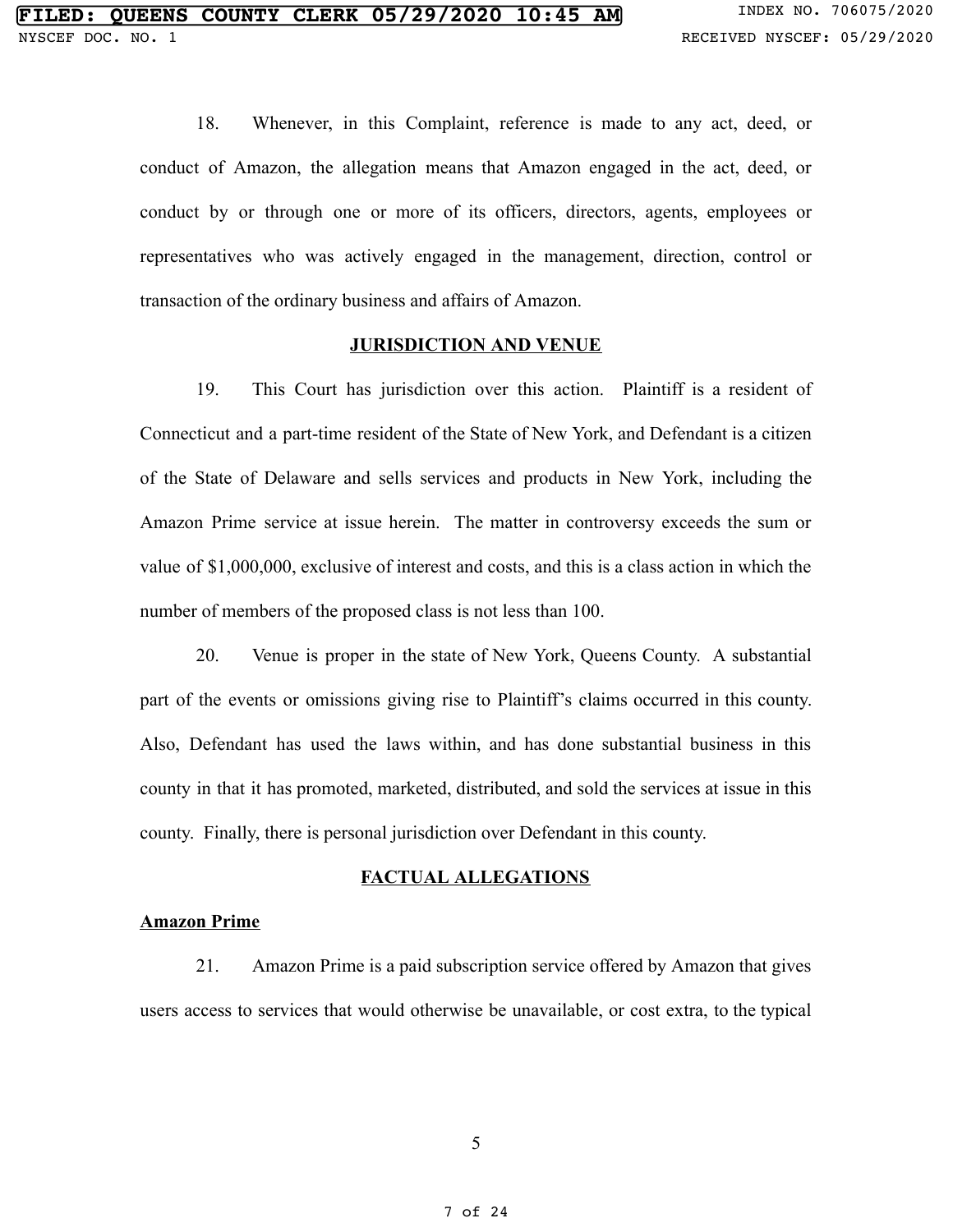# **QUEENS COUNTY CLERK 05/29/2020 10:45 AM** INDEX NO. 706075/2020

Amazon customer. This includes free one or two-day delivery (depending on the address), streaming music and video, and other benefits.

22. Most customers purchase Amazon Prime primarily for the fast shipping

provided with Prime Delivery benefits.

23. Amazon's claims that it provides the following services for the Prime

Delivery service included with Amazon Prime:

### Delivery benefits

FREE Two-Day Delivery: Millions of items delivered fast and free.

FREE One-Day Delivery: Available on more than 10 million items with no minimum purchase.

FREE Same-Day Delivery: Available on over 3 million items on qualifying orders over \$35. Order in the morning, typically before noon, and get your items by 9 p.m.

FREE Ultrafast Grocery Delivery: Get free two-hour delivery on groceries, including quality fresh food and produce (in select cities).

FREE Release-Date Delivery: Be among the first to get new video games, books, music, movies and more. Choose Release-Date Delivery on qualified items and receive your package by 7 p.m. on that date.

FREE No-Rush Shipping: Don't need your Prime order right away? Select No-Rush Shipping and earn rewards for future purchases.

Want more? Here is a quide to Prime delivery benefits.

### See https://www.amazon.com/primeinsider/about.

24. On June 16, 2017, Amazon announced that it was acquiring the organic

grocery chain Whole Foods for \$13.7 billion in cash. See

https://money.cnn.com/2017/06/16/investing/amazon-buying-whole-foods/index.html.

25. Amazon acquired Whole Foods to compete against online and brick and mortar grocery stores, including Trader Joes, Walmart and Costco.

26. Amazon includes grocery delivery as part of the Amazon Prime Delivery service.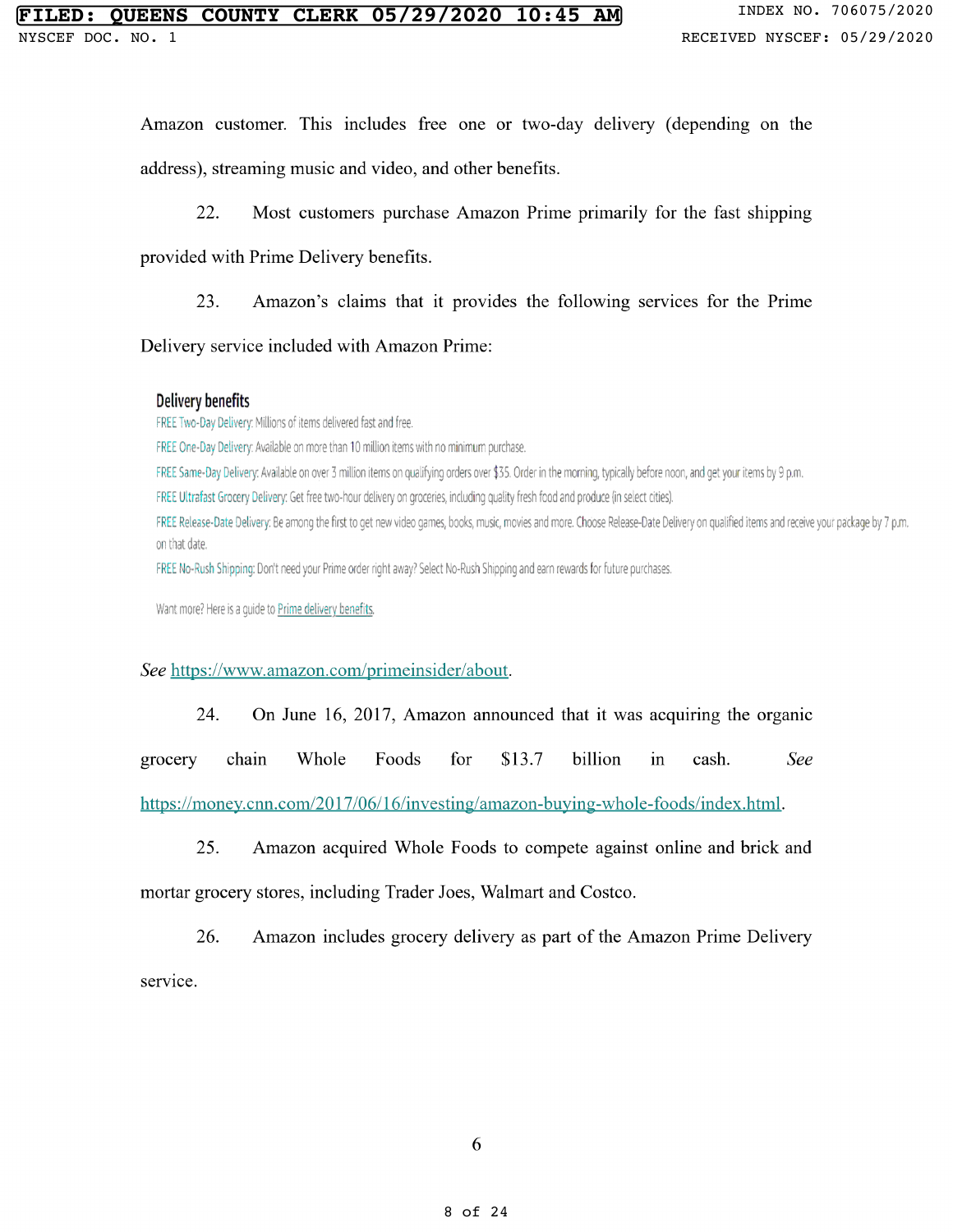27. On June 28, 2018, Amazon announced the acquisition of the online pharmacy PillPack for "just under \$1 billion", which had reportedly been in talks with Walmart for an acquisition. *See* [https://techcrunch.com/2018/06/28/amazonbuyspillpack](https://techcrunch.com/2018/06/28/amazon-buys-pillpack-an-online-pharmacy-that-was-rumored-to-be-talking-to-walmart/).

28. Amazon rebranded PillPack to PillPack by Amazon Pharmacy and used the acquisition to provide pharmacy delivery to customers and compete against online and brick and mortar stores such as Walmart, CVS and Walgreens. *See*  [https://www.healthcaredive.com/news/meet-pillpack-amazon-rolls-out-rx-delivery-direct](https://www.healthcaredive.com/news/meet-pillpack-amazon-rolls-out-rx-delivery-direct-marketing/553364/)marketing/553364/;

[https://www.forbes.com/sites/brucejapsen/2019/12/30/why-amazon-will-make-a-big-phar](https://www.forbes.com/sites/brucejapsen/2019/12/30/why-amazon-will-make-a-big-pharmacy-move-in-2020/#6a69c3292b54) [macy-move-in-2020/#6a69c3292b54 .](https://www.forbes.com/sites/brucejapsen/2019/12/30/why-amazon-will-make-a-big-pharmacy-move-in-2020/#6a69c3292b54)

29. According to a recent poll, most Amazon Prime, 68%, use Amazon Prime for fast and free shipping. According to said study, only 18% of Amazon Prime members use Amazon Prime for Whole Foods. *See*  [https://chainstoreage.com/technology/survey-amazon-prime](https://chainstoreage.com/technology/survey-looks-at-how-and-why-people-shop-at-amazon) .

30. One of the most common items consumers shop for on Amazon Prime day are electronics. *See* [https://chainstoreage.com/technology/survey-amazon-prime](https://chainstoreage.com/technology/survey-looks-at-how-and-why-people-shop-at-amazon) .

31. Prior to COVID-19, Amazon has always provided free and fast shipping in accordance with its agreement.

32. As a result of stay-at-home orders and governmental regulations and/or guidance, consumers began to stay at home and avoid shopping.

33. In many counties across the United States, brick and mortar businesses were required to be closed except for grocery stores and pharmacies.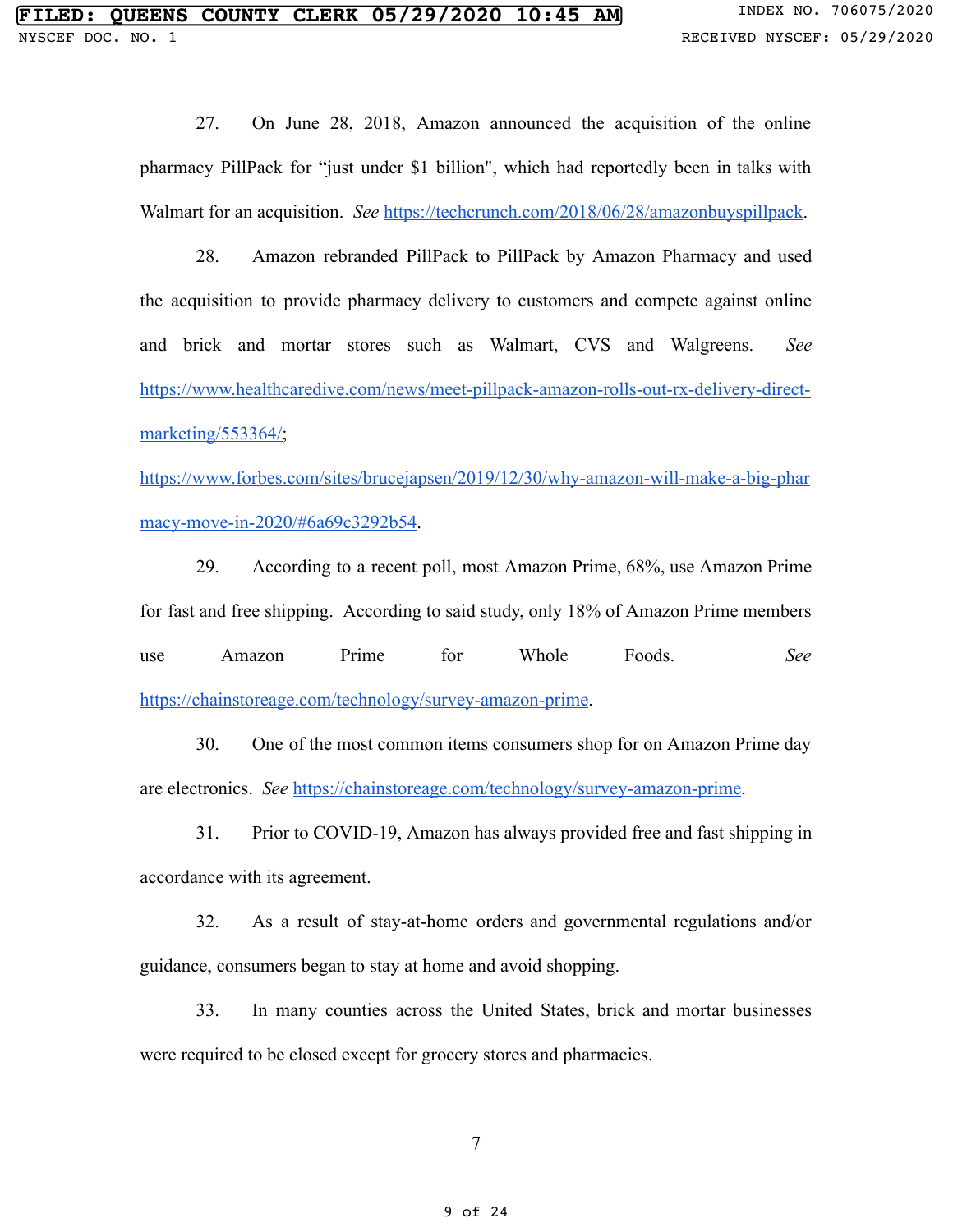34. Many brick and mortar stores were also required to prevent customers from purchasing any electronics or products other than grocery and pharmacy products.

35. To seize upon the lack of competition from retailers other then grocery stores and pharmacies, and to concentrate on satisfying a surge of new grocery and pharmaceutical customers, on March 17, 2020, Amazon announced to sellers that it was halting its Prime Delivery service and was "temporarily prioritizing household staples, medical supplies, and other high-demand products coming into our fulfillment centers so that we can more quickly receive, restock, and deliver these products to customers."

36. The full text of the message sent to sellers of products through Amazon's

Prime Delivery service is as follows:

"We are closely monitoring the developments of COVID-19 and its impact on our customers, selling partners, and employees.

We are seeing increased online shopping, and as a result some products such as household staples and medical supplies are out of stock. With this in mind, we are temporarily prioritizing household staples, medical supplies, and other high-demand products coming into our fulfillment centers so that we can more quickly receive, restock, and deliver these products to customers.

For products other than these, we have temporarily disabled shipment creation. We are taking a similar approach with retail vendors.

This will be in effect today through April 5, 2020, and we will let you know once we resume regular operations. Shipments created before today will be received at fulfillment centers.

You can learn more about this on this Help page 2.8k. Please note that Selling Partner Support does not have further guidance.

We understand this is a change to your business, and we did not take this decision lightly. We are working around the clock to increase capacity and yesterday announced 595 that we are opening 100,000 new full- and part-time positions in our fulfillment centers across the US.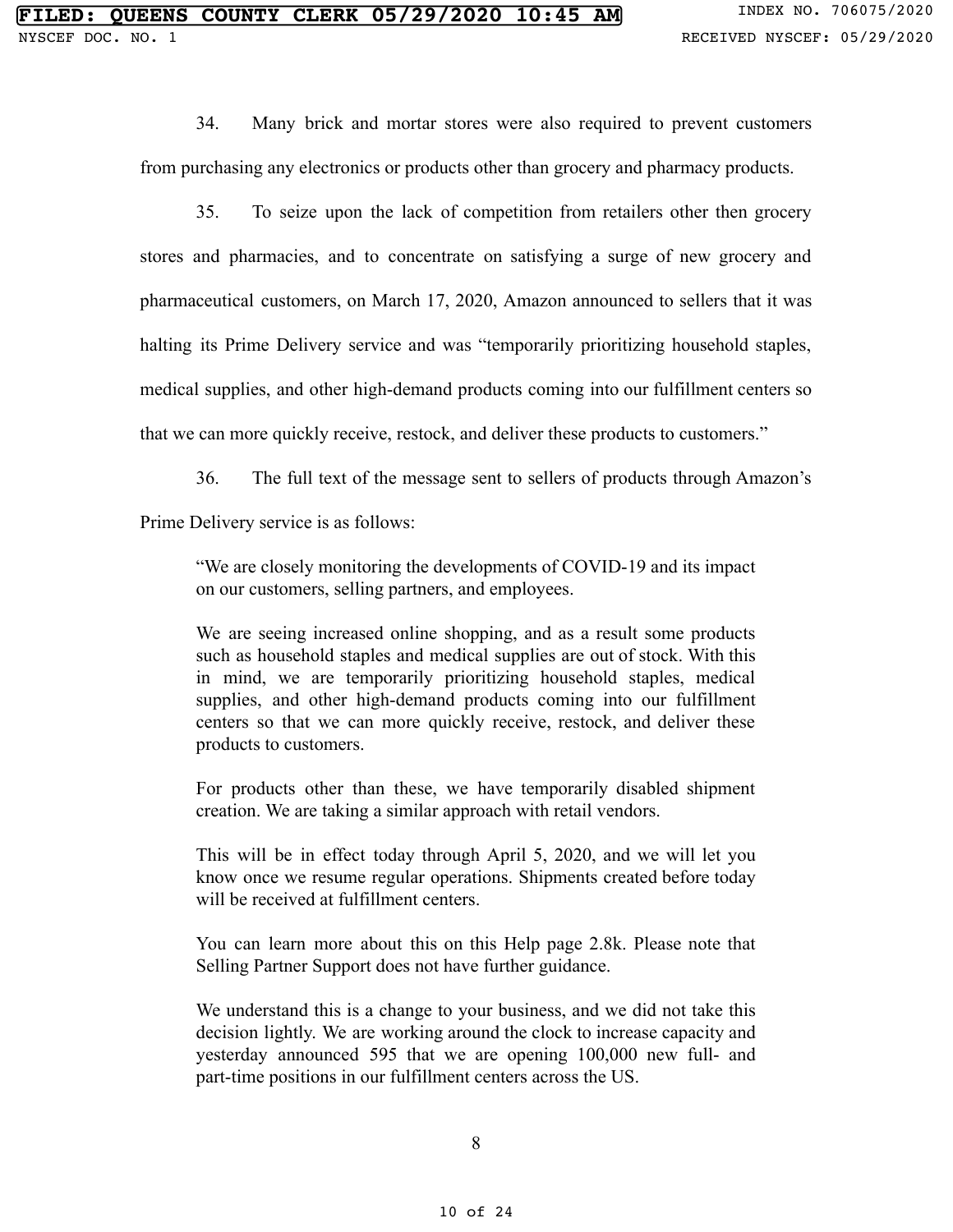We appreciate your understanding as we prioritize the above products for our customers.

Thank you for your patience, and for participating in FBA."

*See* 

[https://sellercentral.amazon.com/forums/t/temporarily-prioritizing-product](https://sellercentral.amazon.com/forums/t/temporarily-prioritizing-products-coming-into-our-fulfillment-centers/592213?ots=1&slotNum=0&imprToken=3eb90866-42be-7f71-1ef&tag=w050b-20&linkCode=w50)  [s-coming-into-our-fulfillment-centers/592213?ots=1&slotNum=0&imprTo](https://sellercentral.amazon.com/forums/t/temporarily-prioritizing-products-coming-into-our-fulfillment-centers/592213?ots=1&slotNum=0&imprToken=3eb90866-42be-7f71-1ef&tag=w050b-20&linkCode=w50)  [ken=3eb90866-42be-7f71-1ef&tag=w050b-20&linkCode=w50](https://sellercentral.amazon.com/forums/t/temporarily-prioritizing-products-coming-into-our-fulfillment-centers/592213?ots=1&slotNum=0&imprToken=3eb90866-42be-7f71-1ef&tag=w050b-20&linkCode=w50)

37. Although Amazon suspended shipping for most products through Amazon Prime, Amazon still sold, and profited from, said products sold online through Amazon.com but the sellers had to ship the products themselves, from their own facilities.

38. Amazon's decision to suspend shipping for most products increased the shipping time and costs for the products and in many instances, sellers lost all income because they could not ship their products as they relied exclusively on Amazon, and did not have the facilities to process and ship products.

39. As a result of the suspension of the shipment of most products to Amazon's fulfillment centers, Amazon Prime free and fast shipping was no longer being provided to customers.

40. According to Jungle Scout, which is a company that provides market research specifically for Amazon, only the following products categories were allowed to be shipped to Amazon fulfillment centers:

1. Baby

2. Health & Household

3. Beauty & Personal Care (including personal care appliances)

9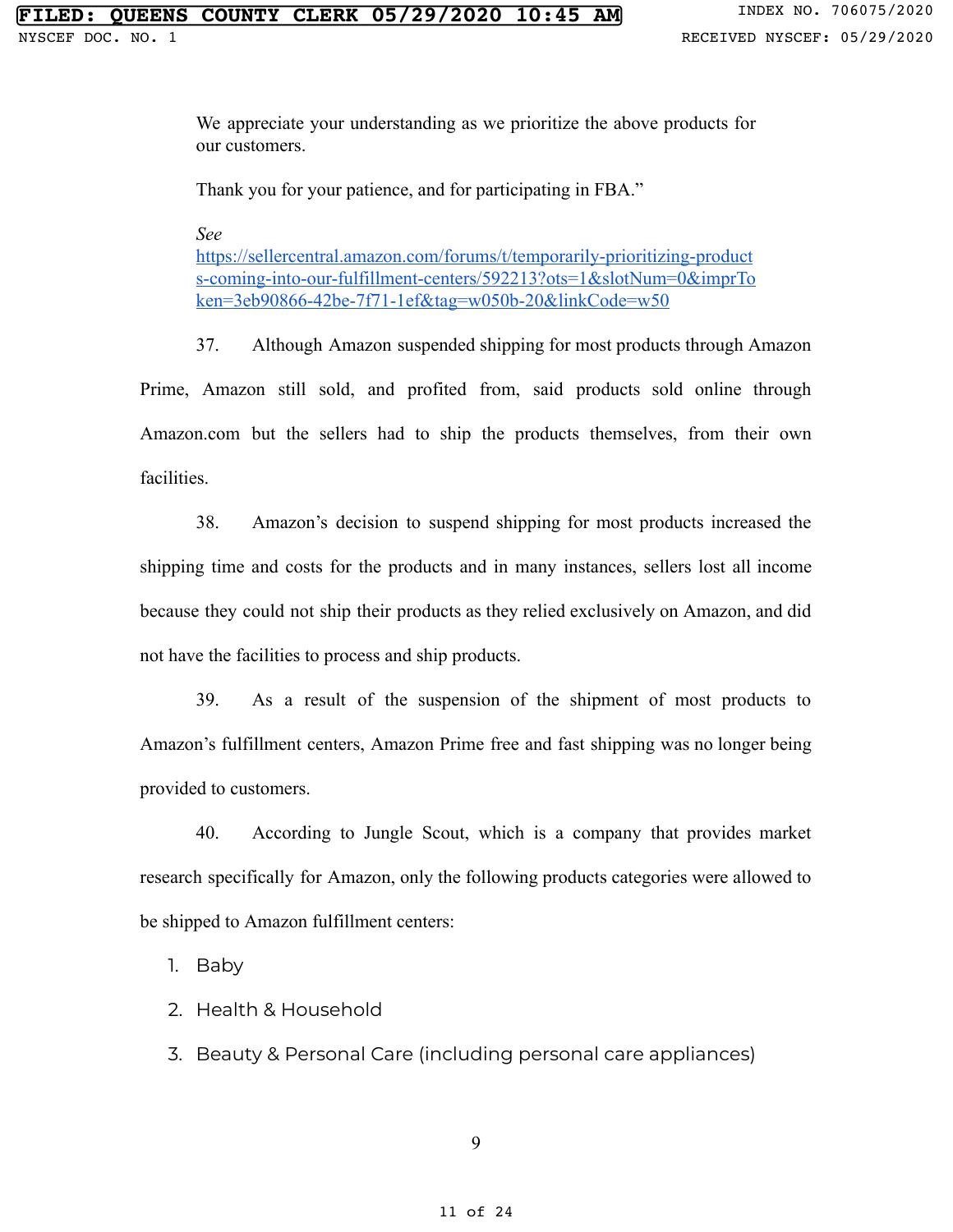- 4. Grocery
- 5. Industrial & Scientific
- 6. Pet Supplies

*See* <https://www.junglescout.com/blog/amazon-sellers-coronavirus/>

41. Amazon closed down its Prime Delivery service for most products to focus on billions of dollars of consumer grocery and pharmacy spending being shifted online as a result of the COVID-19 pandemic.

42. Amazon chose to satisfy new grocery and pharmacy customers so as to compete against other major grocery store and pharmacy chains, including Walmart, Kroger, CVS, Target, Costco, Walgreens, and Instacart.

See [https://www.investors.com/news/online-grocery-shopping-boom](https://www.investors.com/news/online-grocery-shopping-boom-raises-stakes-for-amazon-stock-walmart-stock-post-coronavirus/).

43. Many Amazon Prime customers began to notice the slow or unavailable shipping for most items on Amazon and requested refunds or credits for the service.

44. In addition, news media outlets began to report that it was unfair that Amazon was no longer providing free and fast Amazon Prime Delivery and yet continued to charge for the service without providing any refund.

45. For example, on May 4, 2020, Channel 2 CBS News reporter Tara Molina issued a news report titled "Amazon Prime Members Say They're Still Paying For Expedited Shipping, But Not Getting It" and questioned why Amazon was not providing a credit or refund for the Prime Delivery service disruptions.

*See [https://chicago.cbslocal.com/2020/05/04/amazon-prime-members](https://chicago.cbslocal.com/2020/05/04/amazon-prime-members-say-theyre-still-paying-for-expedited-shipping-but-not-getting-it/)* .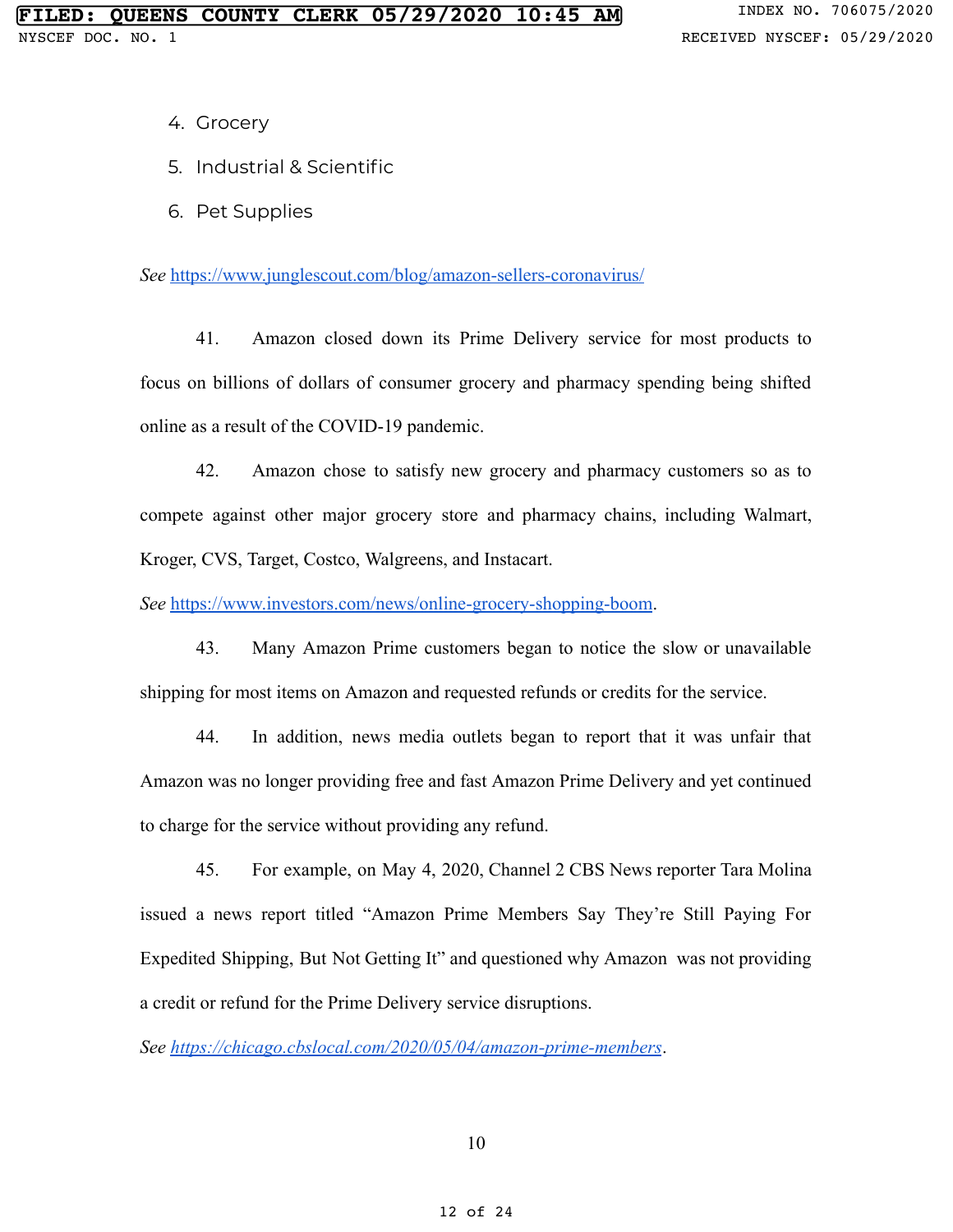46. In response to media and customer complaints, Amazon has stated that it will not provide any refunds or credits to any Amazon Prime members.

47. On May 13, 2020, John Matarese, with WCPO-TV, virtual channel 9, an ABC-affiliated television station, issued a news report titled "What happened to Amazon's 2-day Prime shipping? Prime members wonder if the service is still worth the cost" and interviewed an Amazon Prime customer that was concerned with Amazon's failure to provide a credit or refund.

*See* [https://www.wcpo.com/money/consumer/dont-waste-your-money](https://www.wcpo.com/money/consumer/dont-waste-your-money/what-happened-to-amazons-2-day-prime-shipping) .

48. In said interview, when presented with a quote from Amazon CFO saying that Amazon was overwhelmed by a demand for essentials, and unlike Christmas, they had no time for preparation, Amazon Prime customer Laura Becker stated "I get that. I'm a patient and understanding person. But at the same time, I'm frugal, and I am paying for something that I am not getting." *Id* .

49. "A record 118 million people are paying for Amazon Prime during the pandemic..." *See* <https://grow.acorns.com/amazon-prime-during-coronavirus/>.

50. As a result, for each month that Prime Delivery was suspended, Amazon was able to misappropriate up to \$1.18 billion dollars in membership fees from Amazon Prime members, based on a \$10 per month annual subscription cost.

51. Even if 25% of said customers requested a refund, and Amazon provided a \$10 credit, amounting to approximately one month of Prime Service, Amazon would lose \$295 million of the money that it misappropriated from customers.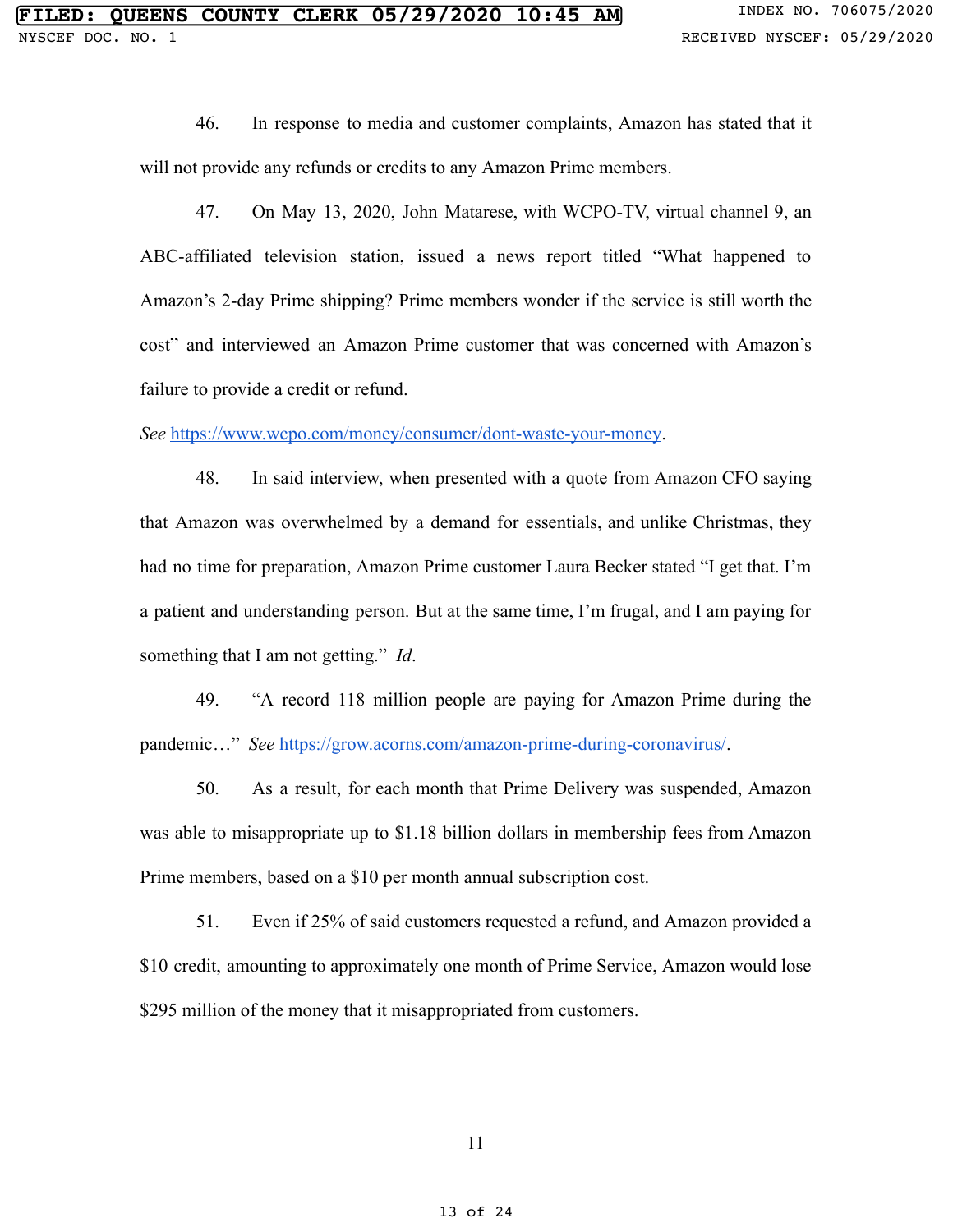52. On May 14, 2020, an article was published on Marketwatch that indicated Jeff Bezos is expected to be the first trillionaire as a result of the COVID-19 crisis and the billions of dollars of consumer spending that was shifted to online purchases as a result. Said article noted that "Amazon.com's sales topped \$75 billion in the first quarter, driven by demand during the pandemic that has kept people at home and dependent on at-home delivery services of everything from groceries to exercise equipment." *See*  [https://www.marketwatch.com/story/amazons-jeff-bezos-is-trending .](https://www.marketwatch.com/story/amazons-jeff-bezos-is-trending-on-twitter-as-users-debate-possibility-becoming-a-trillionaire-2020-05-14)

53. As counties across the United States began to allow brick and mortar business to reopen, on or around May 12, 2020, Amazon resumed shipments of all items to Amazon fulfillment centers and Amazon Prime Delivery is starting to come back to normal operations.

*See* <https://www.marketplacepulse.com/articles/amazon-recovers-from-essentials-only> ("Amazon has opened its warehouses to all items and reintroduced shopping functionality like deals and recommendations. Fast shipping for non-essentials is back, too, crucially.").

54. In all, Amazon Prime customers lost at least two months of the benefits of Prime Delivery service, and were damaged as a result.

55. Amazon benefitted by the increased demand for grocery and pharmacy delivery services without giving anything back to the loyal Prime customers who lost benefits as a result.

56. Amazon can provide a simple fix to this situation by sending an email to Amazon Prime members and asking them to request a credit or refund if they were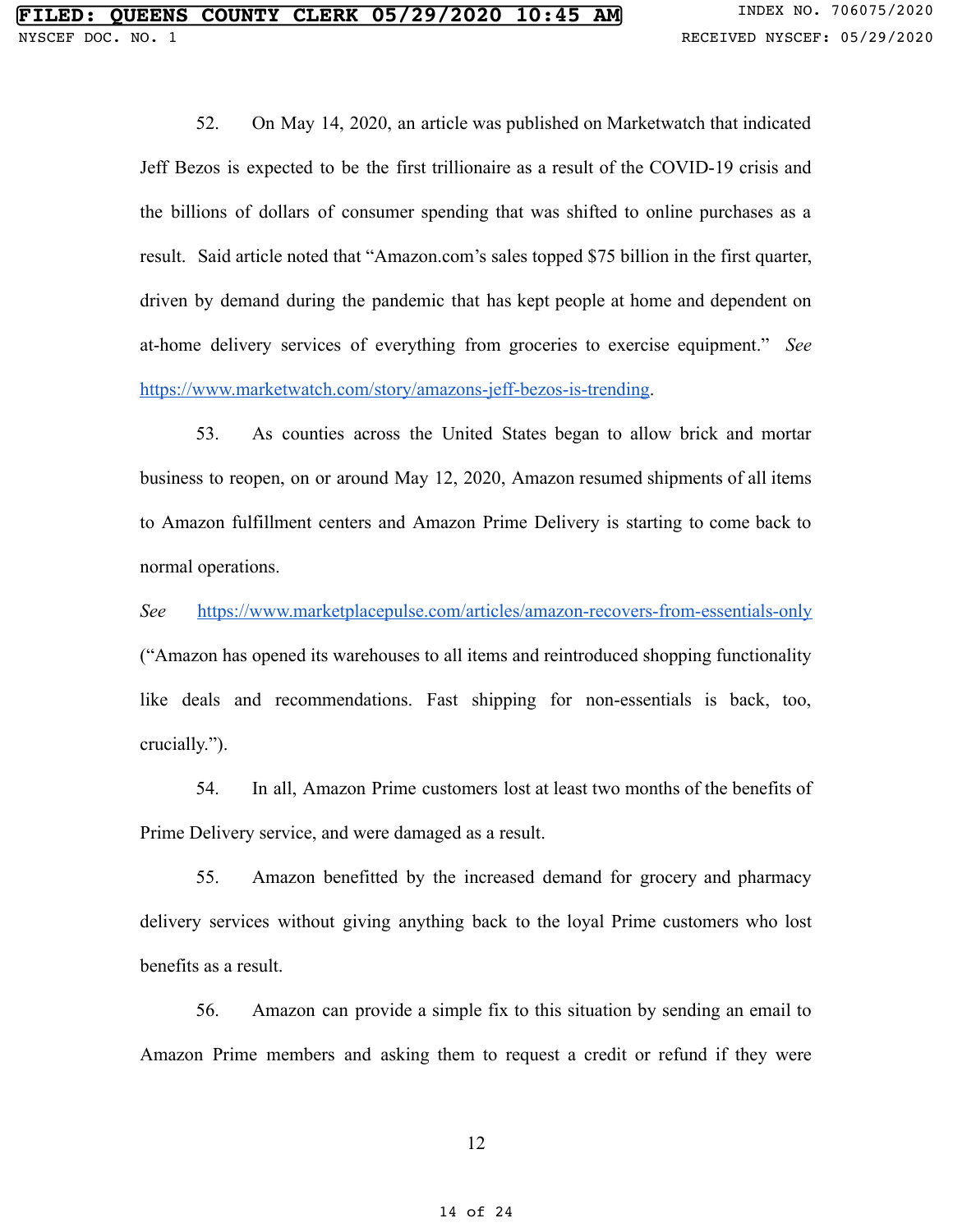affected by the freeze to the Prime Delivery service, and providing said credit or refund for the customers that claim that they were affected. Amazon wrongfully refuses to do so.

57. Plaintiff, on behalf of himself and all others similarly-situated, seek: 1) monetary damages fully compensating all individuals and entities for the pro-rata purchase price of Amazon Prime while fast and free shipping was suspended; 2) injunctive relief requiring Amazon to stop selling Amazon Prime membership until corrective disclosures are made; 3) attorney's fees and costs for the prosecution of this action and any value obtained for the public or absent class members; and 4) such other relief as the Court deems necessary and appropriate.

#### **Plaintiff is Financially Injured as a Result of Amazon's Unfair and Practices**

58. During the Class Period, Plaintiff purchased an Amazon Prime subscription because it offered free and fast shipping.

59. Amazon failed to provide the free and fast shipping as it was contractually obligated to do so.

60. If Plaintiff knew that Amazon could freeze the service to concentrate on its grocery and pharmacy business and not provide him any credit for the paused service, he would not have purchased his Amazon Prime membership.

61. Plaintiff sought a refund or credit from Amazon, on behalf of himself, and similarly situated persons, however, Amazon determined that it would not provide any refund or credit to him or any other Amazon Prime member.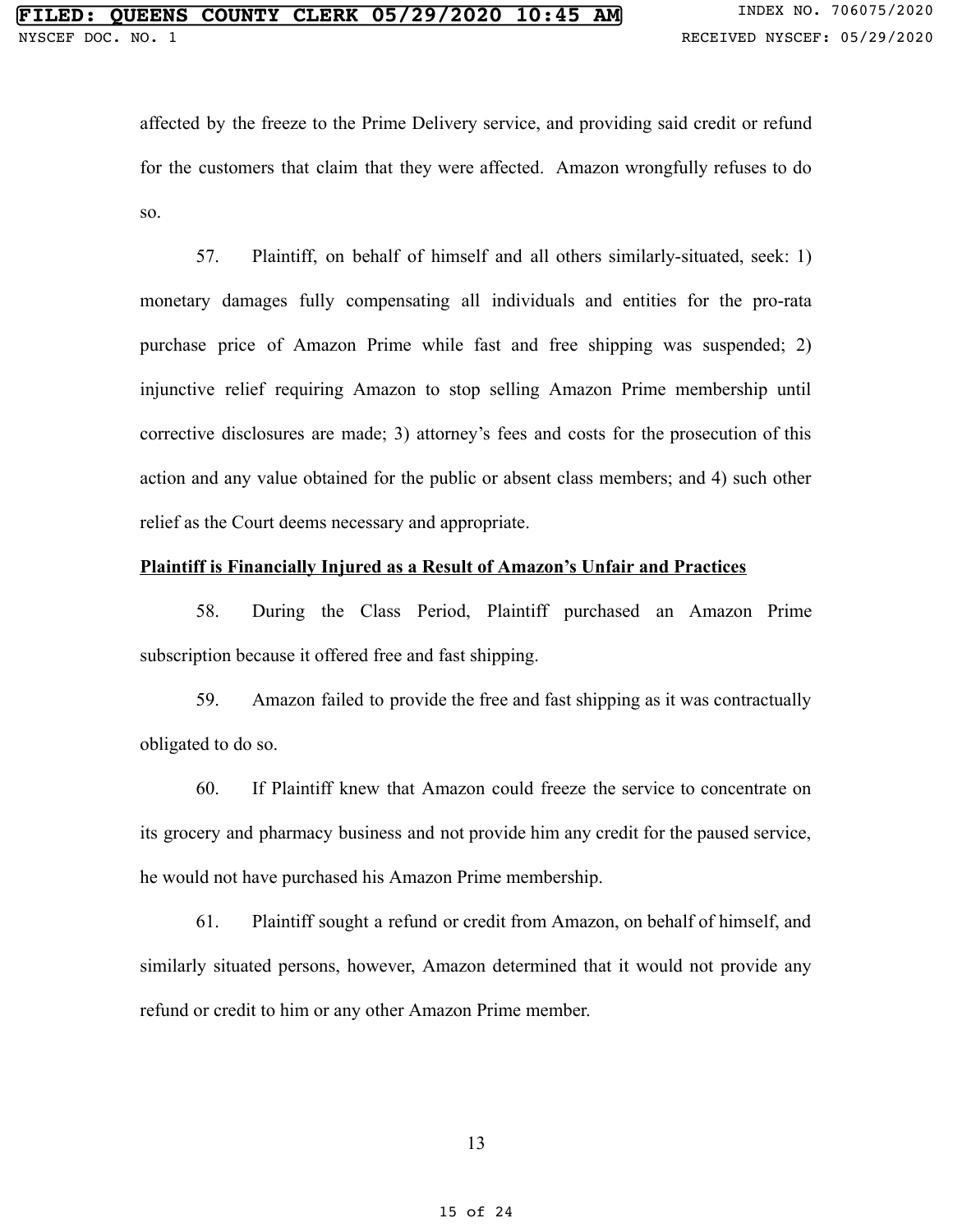62. As a result of Amazon's actions, Plaintiff has suffered financial damage

amounting to the pro-rata amount of the purchase price he paid for his Amazon Prime subscription while free and fast shipping was suspended.

### **CLASS ACTION ALLEGATIONS**

63. Plaintiff brings this action pursuant to Article 9 of the New York Civil

Practice Law & Rules ("C.P.L.R.") on behalf of the following class:

All persons or entities that reside in the State of New York who purchased an Amazon Prime membership for free and fast shipping services during the period between March 17, 2020, and the date of the final disposition of this action, and/or such class or subclass as the Court may deem appropriate (the "NY Class").

64. Plaintiff also brings this action pursuant to Article 9 of New York Civil

Practice Law & Rules ("C.P.L.R.") on behalf of the following nationwide class, covering

all of the Counts below, except for Count I , which only applies to the NY Class:

All persons or entities that reside in the United States who purchased an Amazon Prime membership for free and fast shipping services during the period between March 17, 2020, and the date of the final disposition of this action, and/or such class or subclass as the Court may deem appropriate (the "Nationwide Class").

65. Plaintiff reserves the right to amend the definition of the NY Class or

Nationwide Class if discovery and further investigation reveals that the classes should be

expanded or otherwise modified.

66. Plaintiff reserves the right to establish additional sub-classes as appropriate.

67. This action is brought and properly may be maintained as a class action

under the provisions of Article 9 of the C.P.L.R., and satisfies the requirements thereof.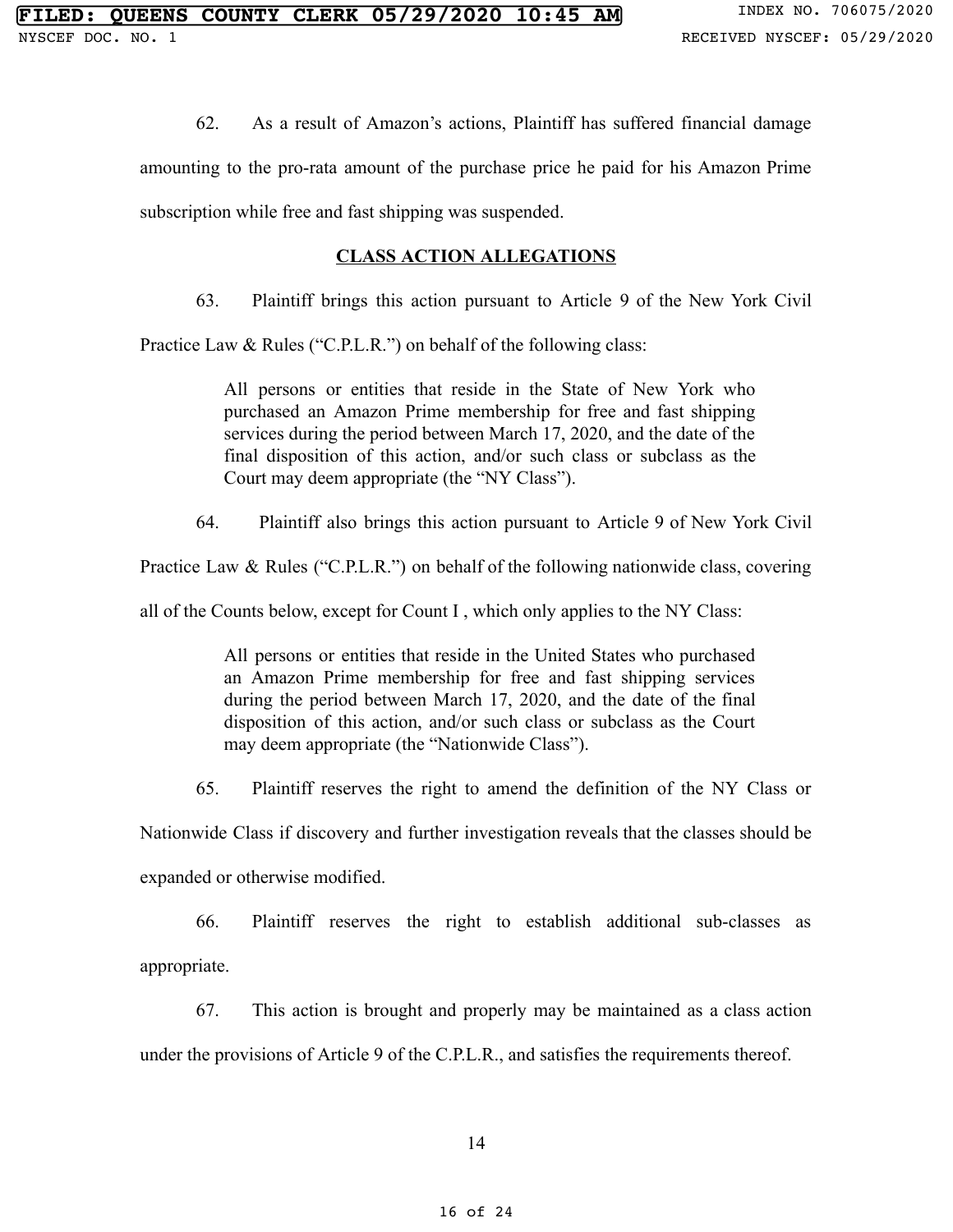68. There is a well-defined community of interest among members of the NY Class and Nationwide Class, and the disposition of the claims of these members of each of these classes in a single action will provide substantial benefits to all parties and to the Court.

69. The members of the NY Class and Nationwide Class are so numerous that joinder of all members of each class is impracticable. At this time, Plaintiff believes that the NY Class and Nationwide Class includes tens of thousands of members. Therefore, each class is sufficiently numerous that joinder of all members of the classes in a single action is impracticable, and the resolution of their claims through the procedure of a class action will be of benefit to the parties and the Court.

70. Plaintiff's claims are typical of the claims of the members of the class whom he seeks to represent because Plaintiff and the member of each class have been subjected to the same improper practices by Defendant and have been damaged in the same manner.

71. Plaintiff will fairly and adequately represent and protect the interests of the members of the classes. Plaintiff has no interests that are adverse to those of the members of each class that they seek to represent. Plaintiff is committed to the vigorous prosecution of this action and, to that end, Plaintiff has retained counsel that is competent and experienced in handling complex class action litigation on behalf of consumers.

72. A class action is superior to all other available methods of the fair and efficient adjudication of the claims asserted in this Complaint under Article 9 of the C.P.L.R. because: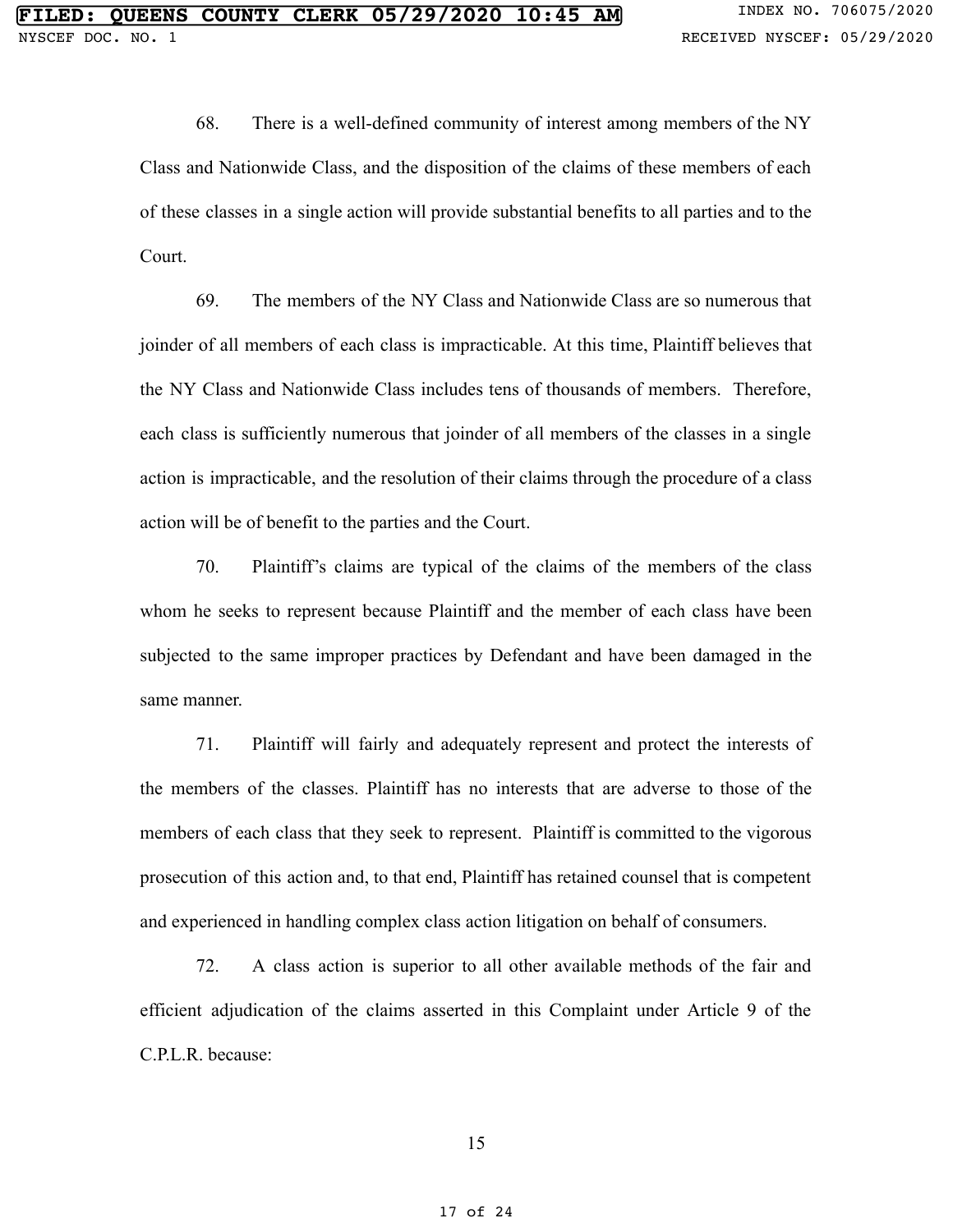- a) The expense and burden of individual litigation would not be economically feasible for members of each Class to seek to redress their claims other than through the procedure of a class action.
- b) If separate actions were brought by individual members of the Class, the resulting multiplicity of lawsuits would cause members to seek to redress their claims other than through the procedure of a class action; and
- c) Absent a class action, Defendant likely would retain the benefits of its wrongdoing, and there would be a failure of justice.

73. Common questions of law and fact exist as to the members of each class predominate over any questions that affect individual members of the Class.

74. The common questions of fact include, but are not limited to, the following:

- a) Whether the nationwide practice by Defendant of selling fast and free shipping services and then not providing said service and then failing to provide a partial credit or refund was improper and in violation of N.Y. Gen. Bus. Law § 349;
- b) Whether Defendant engaged in unlawful, unfair, misleading, or deceptive business acts or practices;
- c) Whether Defendant engaged in consumer fraud, deceptive trade practices, or other unlawful acts;
- d) Whether Defendant made any negligent misrepresentations;
- e) Whether Defendant was unjustly enriched; and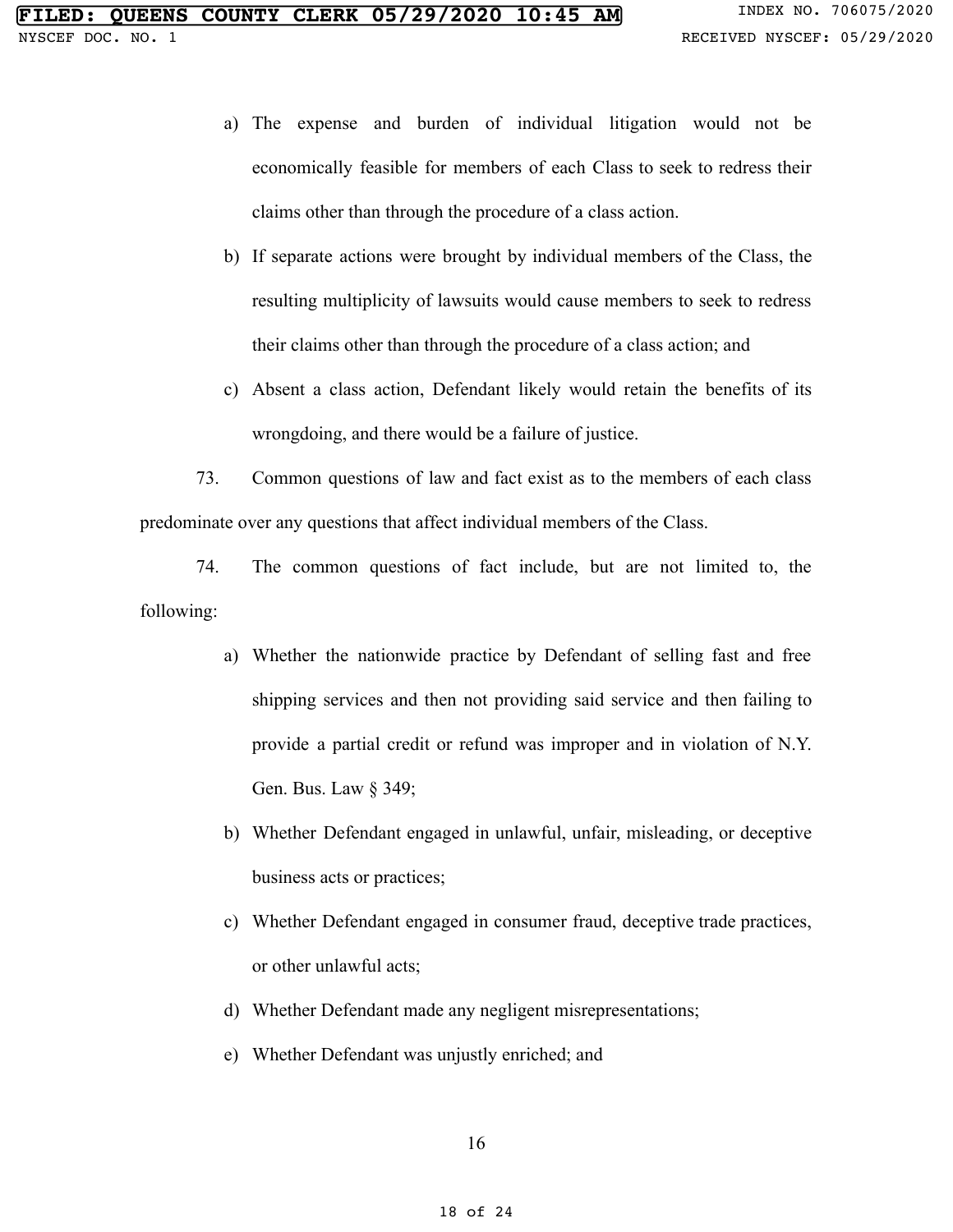f) Whether Plaintiff and members of the classes are entitled to an award of reasonable attorneys' fees, pre-judgment interest, and costs of this suit.

75. In the alternative, this action is certifiable under the provisions of Article 9 of the C.P.L.R. because Defendant has acted or refused to act on grounds generally applicable to the classes, thereby making appropriate final injunctive relief or corresponding declaratory relief with respect to the classes as a whole and necessitating that any such relief be extended to members of each class on a mandatory, class-wide basis.

76. Plaintiff is not aware of any difficulty that will be encountered in the management of this litigation that would preclude its maintenance as a class action.

# **COUNT I Violation of New York Deceptive Acts and Practices Act, N.Y. Gen. Bus. Law § 349 (on behalf of the NY Class only)**

77. Plaintiff incorporates by reference the allegations in every paragraph in this complaint.

78. Plaintiff brings this claim on his own behalf and on behalf of: (a) all other persons or entities that reside in New York and purchased an Amazon Prime membership for free and fast shipping services during the period between March 17, 2020, and the date of the final disposition of this action.

79. Plaintiff and each member of the NY Class is a consumer, purchaser or other person entitled to the protection of the consumer protection laws of New York State.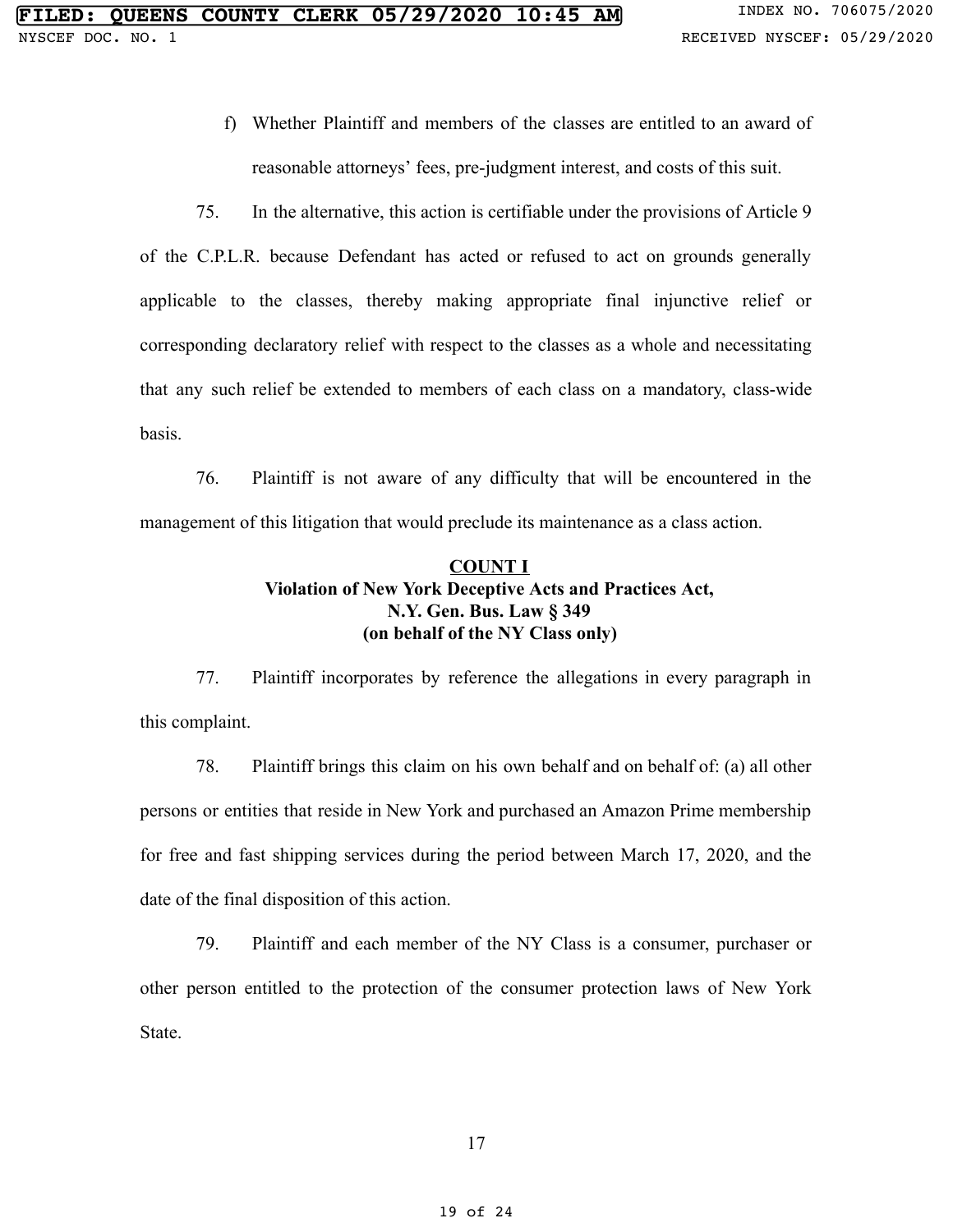80. New York has enacted New York Deceptive Acts and Practices Act, N.Y.

Gen. Bus. Law § 349, designed to protect consumers against unfair, deceptive, fraudulent and unconscionable trade and business practices and false advertising.

81. The Amazon Prime Delivery service marketed and sold by Defendant constitutes services to which N.Y. Gen. Bus. Law § 349 applies.

82. Amazon violated N.Y. Gen. Bus. Law § 349 by failing to provide contractually obligated services and then failing to refund or credit customers for the service outages.

83. Amazon violated N.Y. Gen. Bus. Law § 349 by failing to disclose its deceptive business practices.

## **COUNT II Breach of Contract (on behalf of the NY Class and the Nationwide Class)**

84. Plaintiff incorporates by reference the allegations in every paragraph in this complaint.

85. Amazon agreed to provide free and fast shipping in return for the purchase of an Amazon Prime subscription.

86. Plaintiff, and each class member, paid for Amazon Prime with the expectation that Amazon would provide free and fast shipping.

87. Amazon failed to provide the free and fast shipping as promised.

88. Plaintiff and class members suffered damages amounting to the pro-rata amount that they paid for Amazon Prime while the free and fast shipping service was suspended.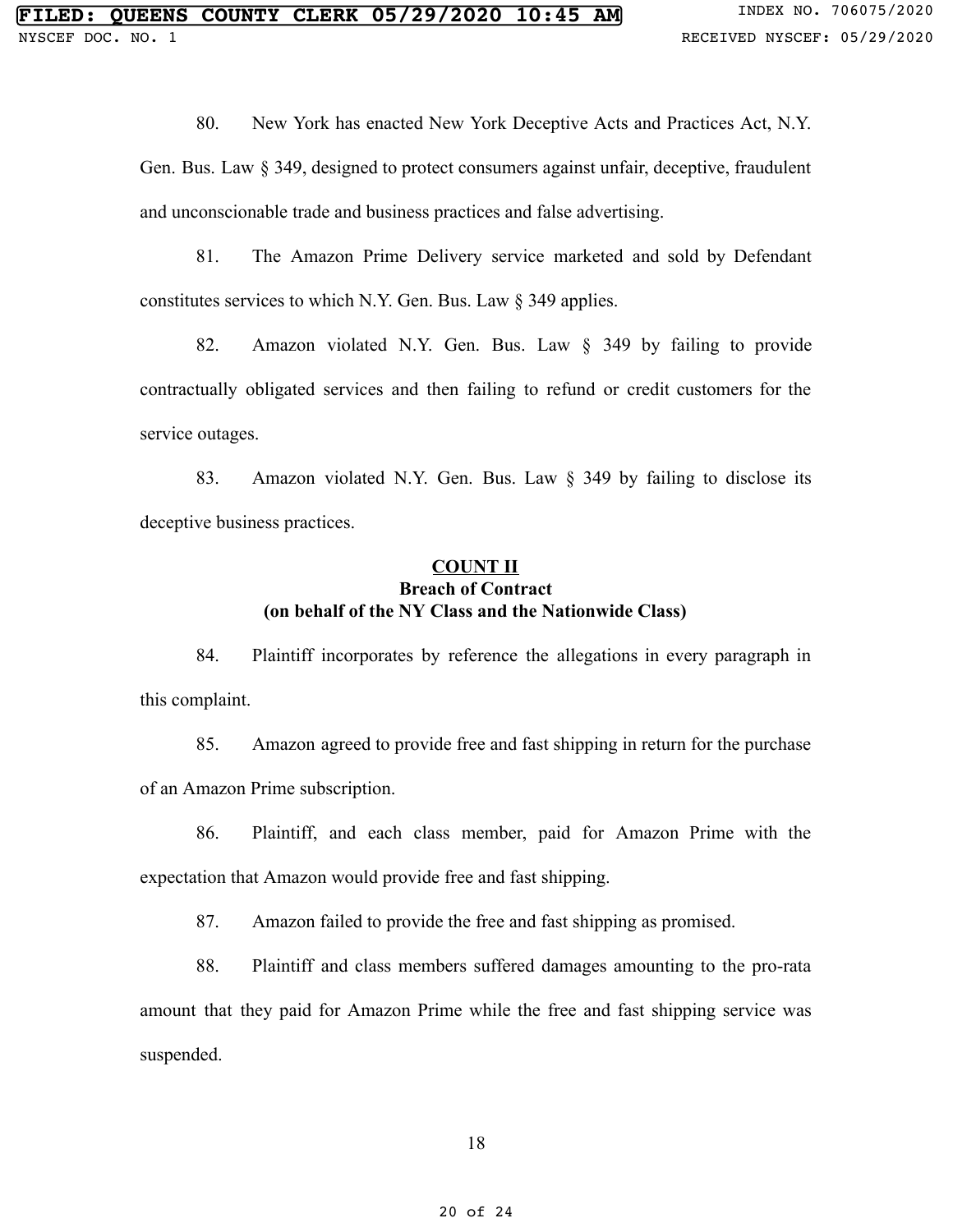### **COUNT III Negligent Misrepresentation (on behalf of the NY Class and the Nationwide Class)**

89. Plaintiff incorporates by reference the allegations in every paragraph in this complaint.

90. Defendant, directly or through its agents and employees, made false representations, concealments, and nondisclosures to Plaintiff and each class member.

91. Specifically, Amazon represented Amazon Prime members would get free and fast shipping on more than 10 million products.

92. Amazon failed to disclose that it could unilaterally decide to not provide free and fast shipping so as to concentrate its business on grocery and pharmaceutical delivery and/or service one group of customers to the detriment of another group of customers.

93. Plaintiff and the members of each class relied on such representations in purchasing an Amazon Prime membership.

94. In making the representations of fact to Plaintiff and the members of each class described herein, Defendant has failed to fulfill its duties to disclose the material facts set forth above. The direct and proximate cause of this failure to disclose was Defendant's negligence and carelessness.

95. Defendant, in making the misrepresentations and omissions, and in doing the acts alleged above, knew or reasonably should have known that the representations were not true.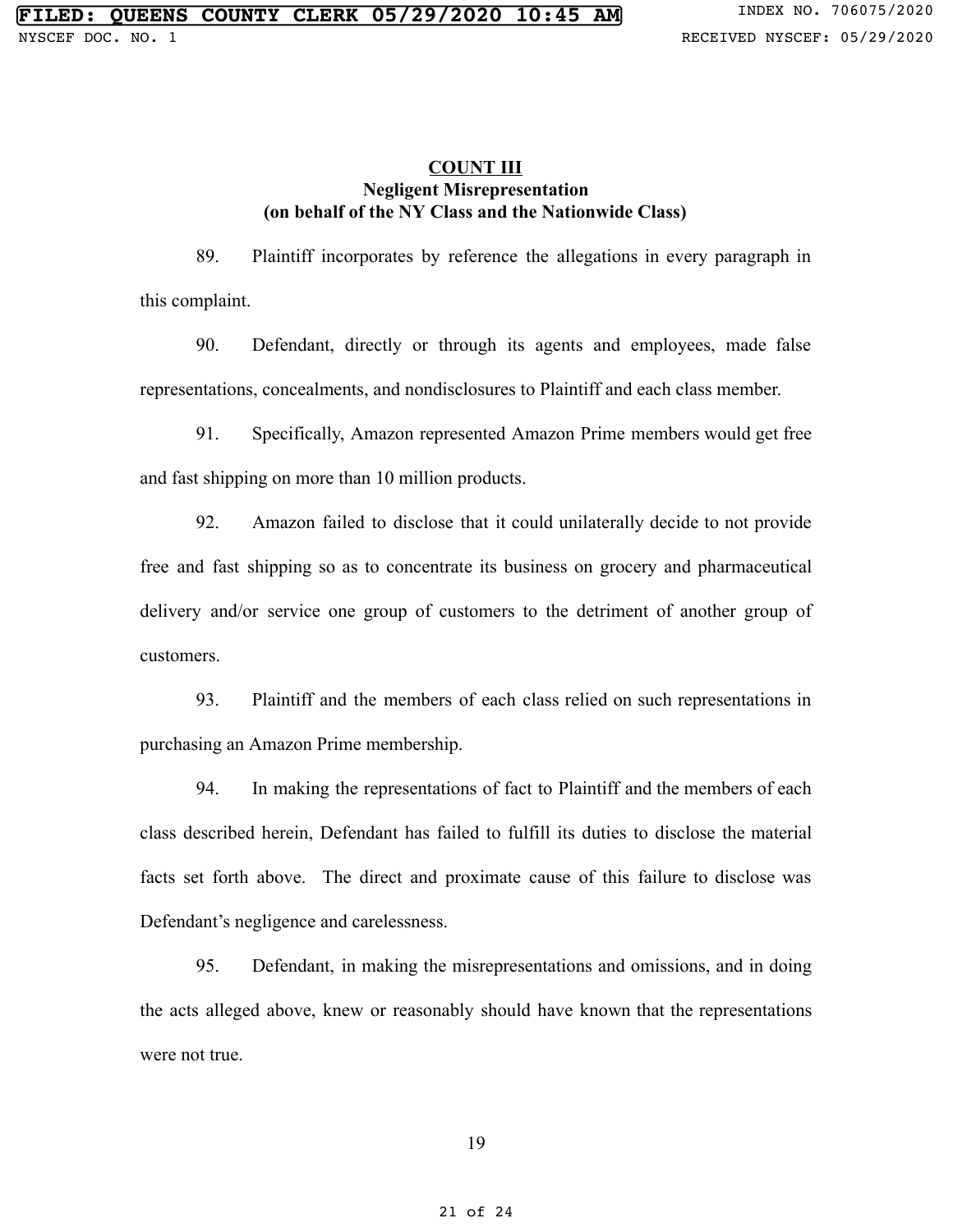96. Defendant made and intended the misrepresentations to induce the reliance of Plaintiff and the members of each Class.

97. Plaintiff and the members of each class relied upon these false representations and nondisclosures by Defendant when purchasing a Amazon Prime membership, which reliance was justified and reasonably foreseeable.

98. As a result of Defendant's wrongful conduct, Plaintiff and the members of each class have suffered economic losses and other general and specific damages.

## **COUNT IV Unjust Enrichment (on behalf of the NY Class and the Nationwide Class)**

99. Plaintiff incorporates by reference the allegations in every paragraph of this complaint.

100. By its wrongful acts and omissions, Defendant has been unjustly enriched at the expense of Plaintiff and the members of each class, and thus Plaintiff and the members of each class were unjustly deprived of time and value of money provided to Defendant.

101. It would be inequitable and unconscionable for Defendant to retain the profit, benefit, and other compensation it obtained from its deceptive, misleading, unfair and unlawful conduct alleged herein.

102. Plaintiff and the members of each class seek restitution from Defendant, and seek an order of this Court disgorging all profits, benefits, and other compensation obtained by Defendant from its wrongful conduct.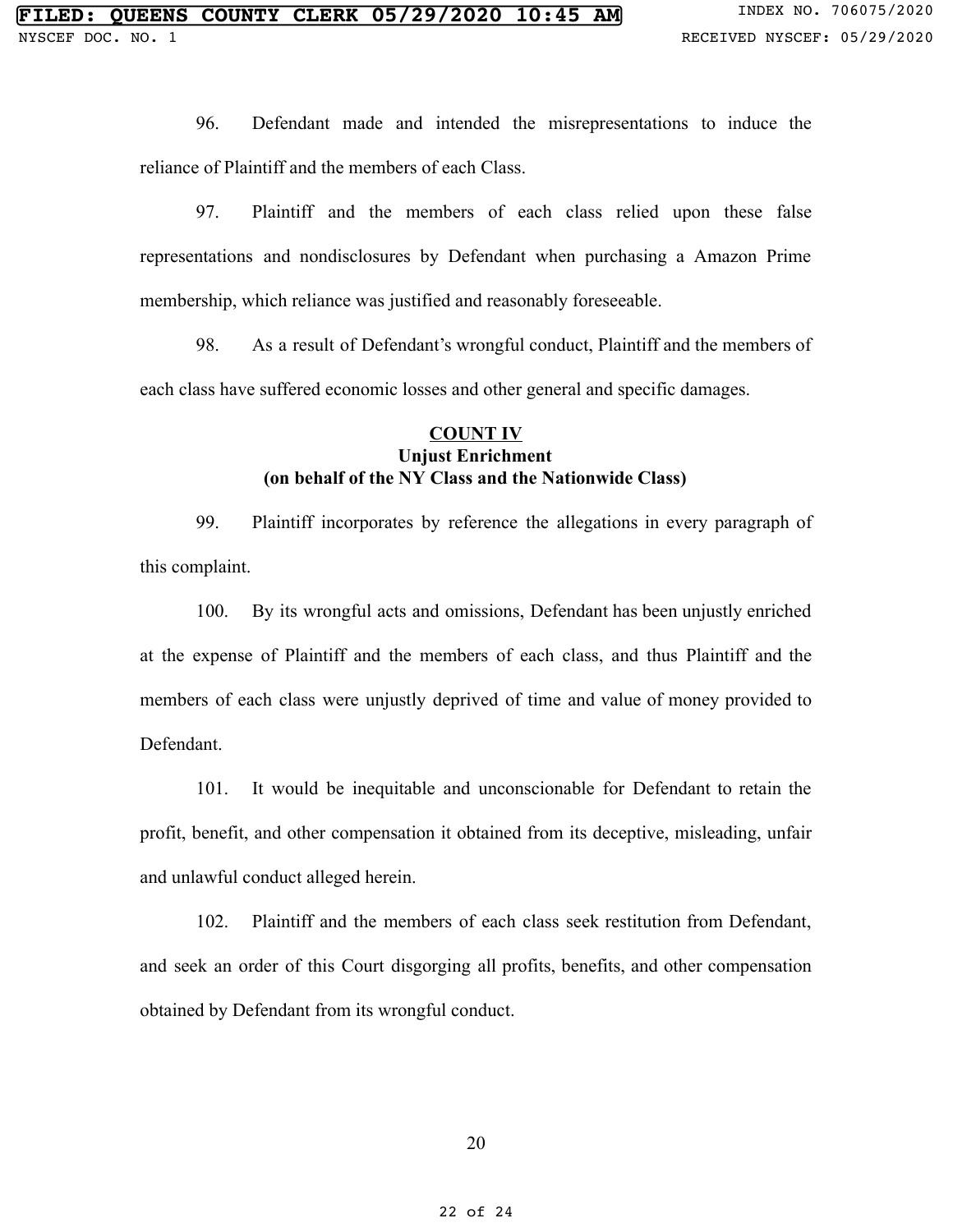### **RELIEF REQUESTED**

Accordingly, Plaintiff, on behalf of themselves and the the members of the NY Class and the Nationwide Class, seek judgment as follows:

1. Certifying the NY Class and Nationwide Class as requested herein, certifying Plaintiff as the representatives of each class, and appointing Plaintiff's counsel as counsel for each class;

2. Ordering that Defendant is financially responsible for notifying all members of each class of the alleged misrepresentations and omissions set forth herein;

3. Awarding Plaintiff and the members of each class compensatory damages in an amount according to proof at trial;

4. Awarding restitution and disgorgement of Defendant's revenues to Plaintiff and the members of each class;

5. Awarding declaratory and injunctive relief, including: enjoining Defendant from continuing the unlawful practices as set forth herein, and directing Defendant to identify, with Court supervision, victims of its conduct and pay them restitution and disgorgement of all monies acquired by Defendant by means of any act or practice declared by this Court to be wrongful or unlawful;

6. Awarding to Plaintiff and each class punitive damages;

7. Ordering Defendant to stop selling Amazon Prime subscriptions, or to correct the deceptive behavior;

8. Awarding interest on the monies wrongfully obtained from the date of collection through the date of entry of judgment in this action;

21